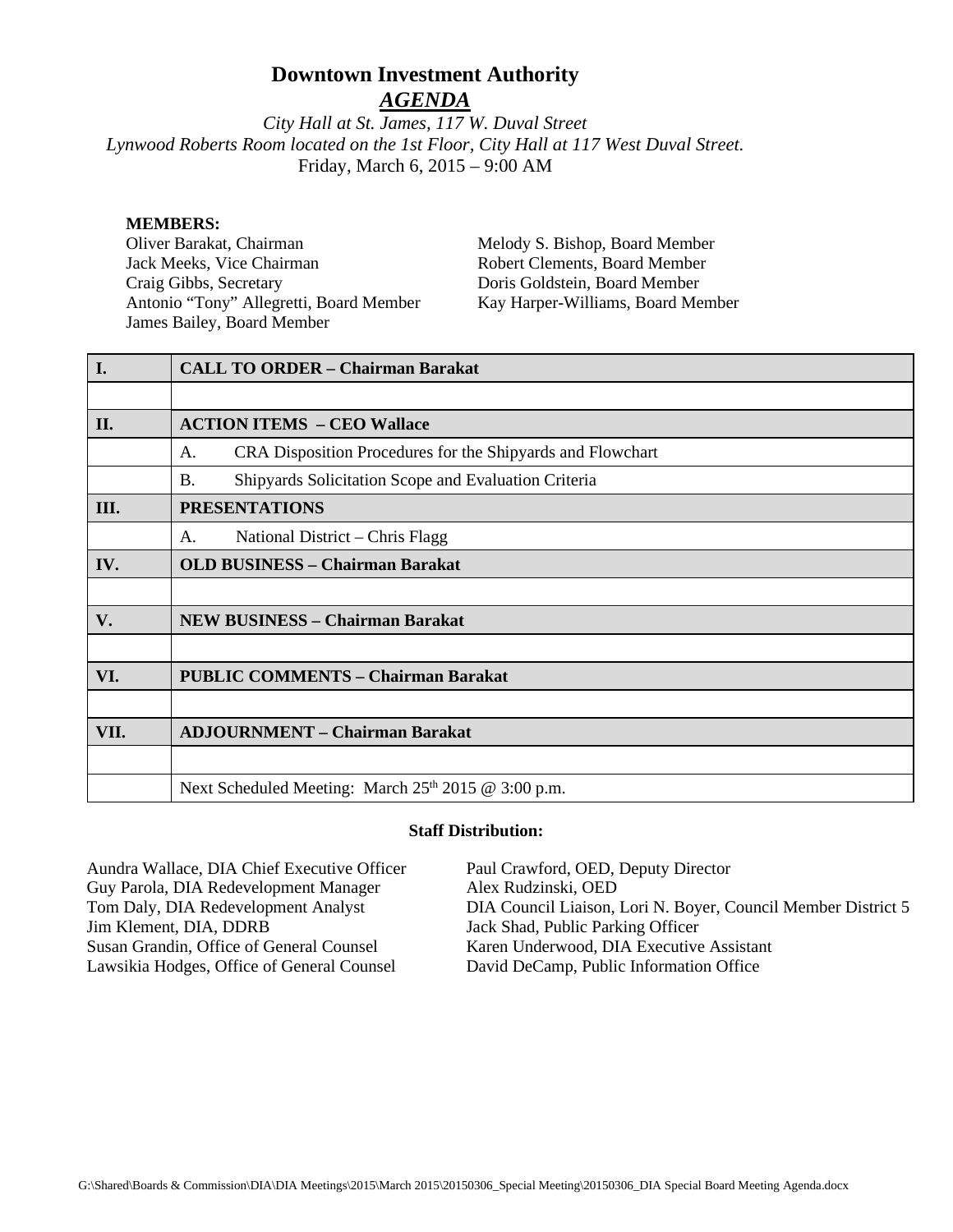**Downtown Investment Authority Regular Meeting** 



**City Hall at St. James 117 West Duval St., Lynwood Roberts Room**

*Friday, March 6, 2015 - 9:00 a.m.*

#### *DIA Meeting MEETING MINUTES*

**Board Members Present:** Oliver Barakat, Chairman; Jack Meeks, Vice Chairman; Craig Gibbs; Secretary; Jim Bailey; Melody Bishop; Doris Goldstein Kay Harper-Williams and Tony Allegretti

**Board Members Absent:** Robert Clements

**Office of General Counsel:** Lawsikia Hodges and Susan Grandin

**Council Member:** None

**Attendees:** Mayor Alvin Brown, Aundra Wallace, DIA Chief Executive Officer; Guy Parola, DIA Redevelopment Manager; Tom Daly, DIA Redevelopment Analyst; Jim Klement, DIA Development Coordinator; and Karen Underwood, DIA Executive Assistant

# **I. CALL TO ORDER**

Chairman Barakat convened the meeting at 9:06 a.m. and the board members introduced themselves for the record.

# **II. ACTION ITEMS – CRA DISPOSITION PROCEDURES FOR THE SHIPYARDS AND FLOWCHART**

CEO Wallace provided the information relating to the CRA disposition procedures for the shipyards and a flowchart with the following general points being made:

- DIA Board approves Selection Process and Solicitation Documents March 6.
- DIA, assisted by COJ Procurement, advertises solicitation for additional proposals for 30 days March 10.
- Last day for proposer to ask questions March 17.
- City response to proposer questions March 23.
- Proposal due April 15
- Proposal Review begins April 16. Evaluation Committee
- Proposal Review ends; Evaluation committee recommendation April 23
- Board Meeting; Board selects best proposal and authorized negotiation or rejects all April 23.
- DIA CEO begins negotiations with the approved proposer April  $30<sup>th</sup>$ .

Board Member Bishop inquired if 30-days were sufficient timeframe to receive interest.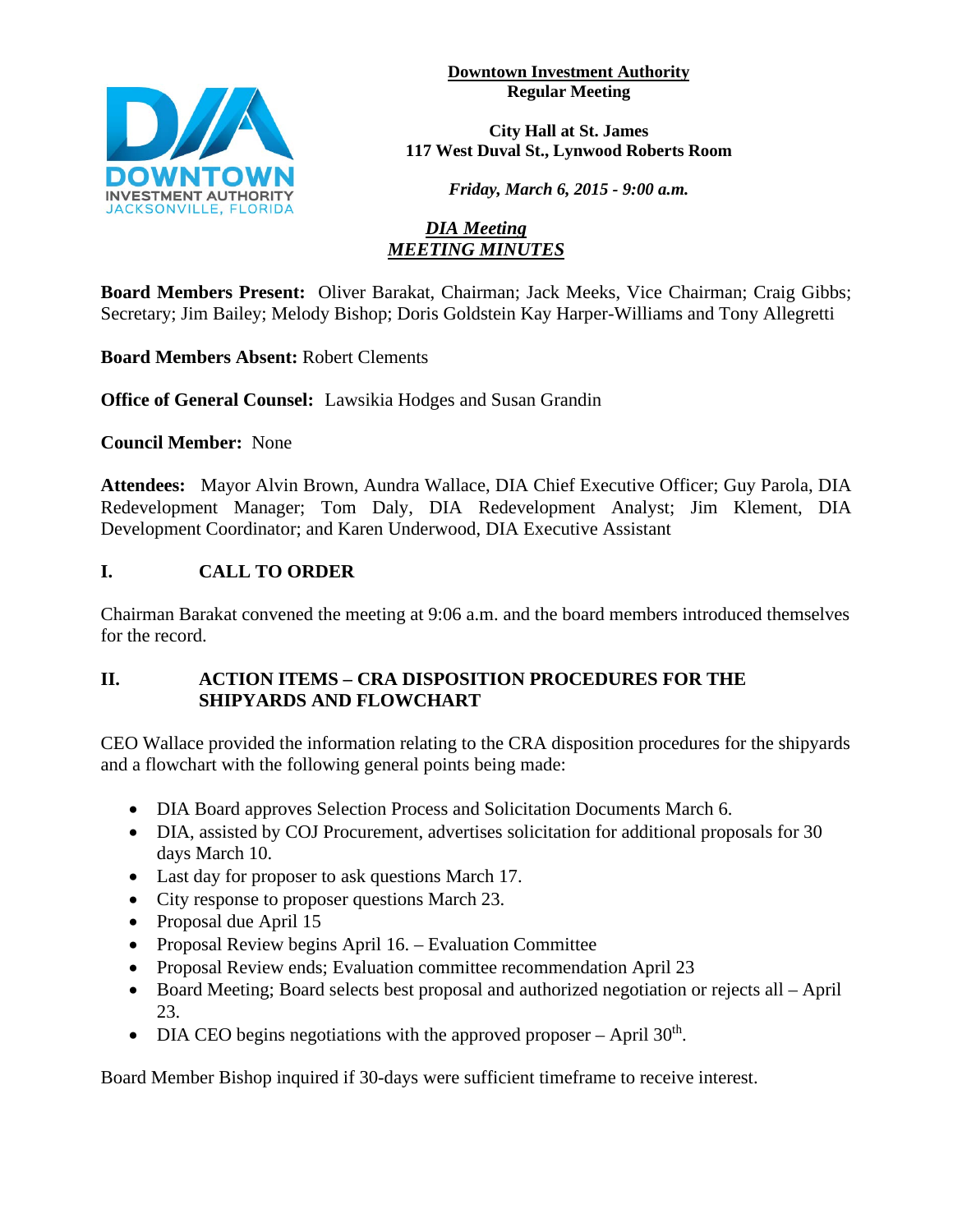Downtown Investment Authority Special Meeting March 6, 2015 @ 9:00 a.m. Page 2 of 6

CEO Wallace distributed information relating to the process for the DIA Community Redevelopment Area CRA Disposition Procedures for the Shipyards.

The following general points were made:

- A. Public Notice Solicitation Components
- B. Appointment of Evaluation Committee
- C. Public Notice Soliciting Proposals Procedures.
- D. Amendments.

Board Member Goldstein addressed concerns regarding the 30-days. She recommended spreading the word to as many potential applicants as possible.

Greg Pease, Chief of Procurement provided information relating to the advertising process.

CEO Wallace recommended for the Board to obtain a vote on the length of the RFP, scope of proposals and the evaluation criteria. The dates in the flowchart are subject to change.

CEO Wallace presented the Shipyards solicitation scope and evaluation criteria.

The following general information was provided:

#### **I. BACKGROUND INFORMATION**

- A) The Shipyards site
- B) DIA's vision for the shipyards
- C) Additional documents

# **II. SCOPE OF PROPOSALS**

- 1. Name of the Developer or proposing group
- 2. Executive Summary
- 3. Redevelopment Vision for the Site (the board made changes to pages 5 and 6)
- 4. General information about the Proposer
- 5. Financing Strategy
- 6. Financial offer and capacity

# **III. EVALUATION CRITERIA**

- 1. Respondent Team Qualifications and Experience (Max 35 points)
- 2. Respondent's Redevelopment Vision (Max 30 points)
- 3. Financial Offer and Capacity (Maximum 35 points)

Paul Crawford, OED Deputy Director commented that the proposal is to have an appraisal of the area offered, and inquired if the Board was insinuating that the City would clean the submerged land as well. Chairman Barakat responded yes, and stated that more information is needed and the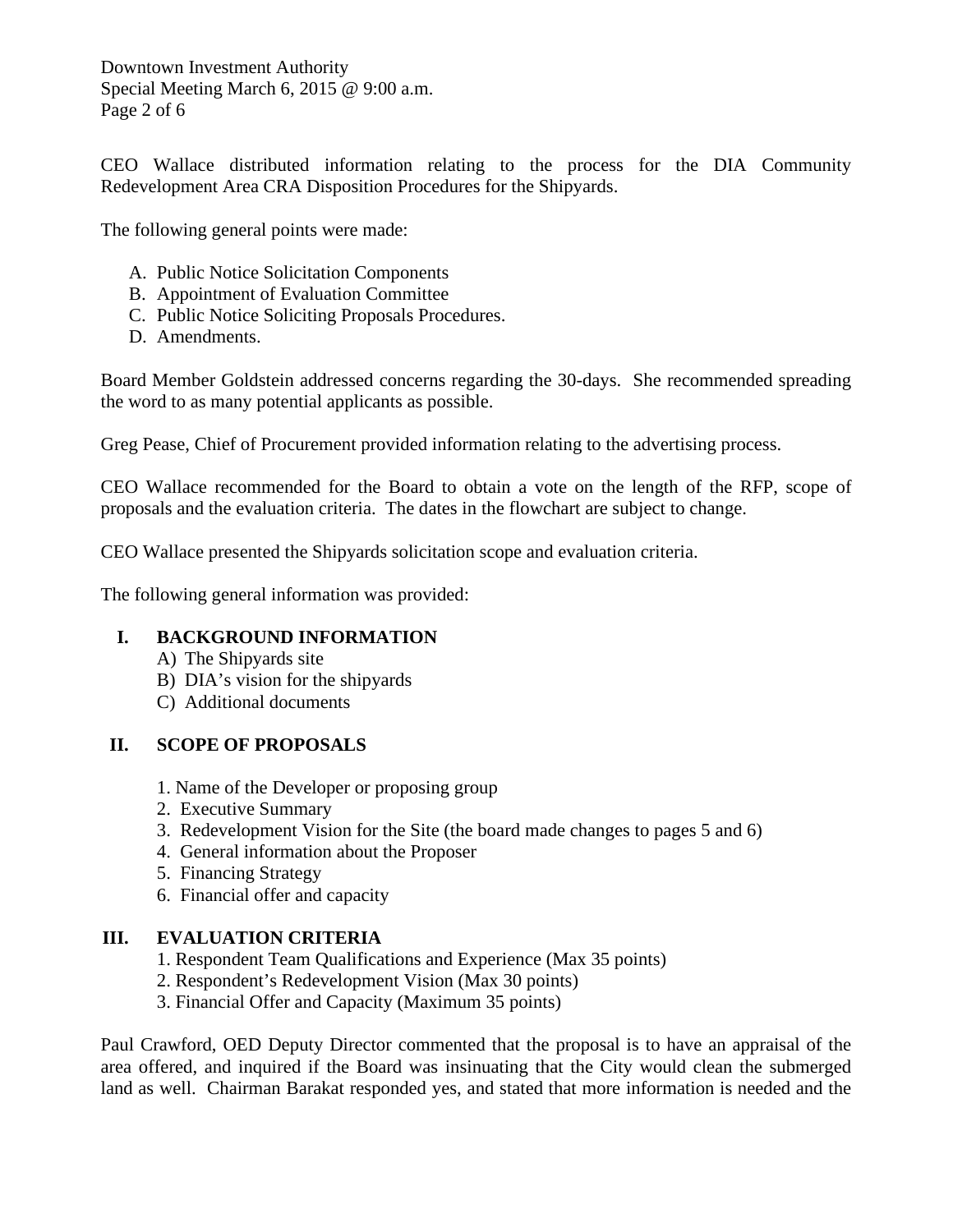Downtown Investment Authority Special Meeting March 6, 2015 @ 9:00 a.m. Page 3 of 6

board will tweak the process at the next Board meeting. Board Member Bailey asked Paul Crawford when the last appraisal was done. Mr. Crawford replied that none has been done at this time.

The Board discussed the appraisal process. Lawsikia Hodges stated that there was listing of City approved appraisers and will connect with the Real Estate Division to bring back time frames and expedite as much as possible. Susan Grandin added that that process could take 45 to 60 days to have an appraisal done and having it expedited may cost more.

#### **Public Comments regarding the appraisal method:**

- **Carnell Oliver**
- **Hans E. Huntsinger**
- **Patrick Mullen**
- **John Nooney**
- **Connie Benham**

#### **A MOTION WAS MADE BY BOARD MEMBER GOLDSTEIN AND SECONDED BY BOARD MEMBER MEEKS RECOMMENDING FOR THE CITY TO PROCEED WITH AN APPRAISAL ON THE SHIPYARDS PROPERTY PURSUANT ON THE ENVIRONMENTAL SITE. THE MOTION PASSED UNANIMOUSLY 8-0.**

The Board examined the Evaluation Criteria.

Susan Grandin provided an overview of the amendments from the DIA Board materials for review of proposed Public Notice Solicitation Background Information of Section II and III on pages 5 and 6.

The Board recessed at 10:48 am and reconvened at 10:53 a.m.

# **Public Comments regarding the Evaluation Criteria:**

- Rafeal Caldera
- Bruce Fouraker
- Dimitri Demopoulos
- Hans Huntsinger
- Connie Benham

**A MOTION WAS MADE BY BOARD MEMBER GIBBS AND SECONDED BY BOARD MEMBER MEEKS APPROVING THE BACKGROUND INFORMATION, SCOPE OF PROPOSALS, EVALUATION CRITERIA AND THE LENGTH OF THE RFP AS AMENDED AS STATED BY SUSAN GRANDIN.**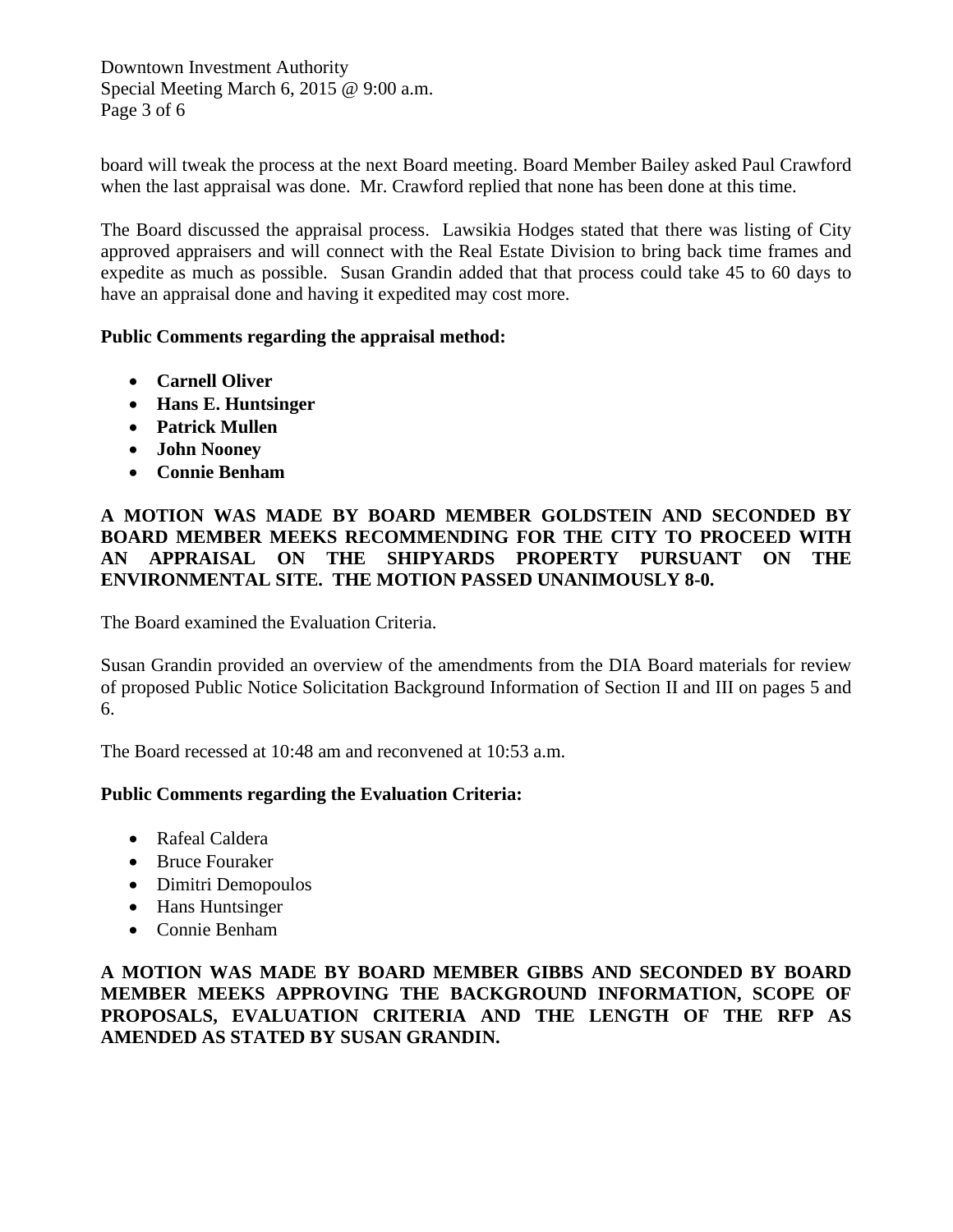# **A MOTION WAS MADE BY BOARD MEMBER GOLDSTEIN AND SECONDED BY BOARD MEMBER MEEKS AMENDING THE PROPOSALS EVALUATION CRITERIA TO THE FOLLOWING 25/35/40 POINTS. THE MOTION PASSED UNANIMOUSLY 8-0.**

Board Member Meeks stated that this project is only likely to succeed based on the weakest of these elements.

#### **A MOTION WAS MADE BY BOARD MEMBER GOLDSTEIN AND SECONDED BY BOARD MEMBER MEEKS TO AMEND EVALUATION CRITERIA #1 TO STATE SUBMISSIONS WILL BE EVALUATED BASED ON THE COMBINED EXPERIENCE OF THE RESPONDENT'S TEAM AND SUCCESSFUL DEVELOPMENT RELEVANT PROJECTS. THE MOTION PASSED UNANIMOUSLY 8-0.**

# **Downtown Investment Authority (DIA) Community Redevelopment area (CRA Disposition Procedures**

The Board examined and discussed the handout

#### **Section B. Appointment of Evaluation Committee**

Chairman Barakat recommended that someone designated from the Mayor's office, DIA CEO Wallace, Board Member Meeks and Council Member Boyer be assigned to the evaluation committee.

CEO Wallace provided the process to the board. He stated that the proposals will be distributed to 3 members. The three (3) members of the evaluation committee would have a scoring sheet, review the proposals and score them. The committee can come together at a public noticed meeting to discuss the proposals for a recommendation to the full board. The evaluation process is designed to get the board to a decision of if any of the respondents are worthy for the board to move to the next level.

Chairman Barakat clarified to the board that the regular meeting will be held in late March regarding the deadline.

Public comments regarding the CRA Disposition procedures for the Shipyards were received from the following:

- Connie Benham
- John Nooney
- Bruce Fouraker
- Patrick Mullen

# **A MOTION WAS MADE BY BOARD MEMBER GIBBS AND SECONDED BY BOARD MEMBER MEEKS APPROVING THE (CRA) DISPOSITION, FLOWCHART INCLUDING LENGTH OF RFP ADVERTISEMENT (NO LESS THAN 30 DAYS PER**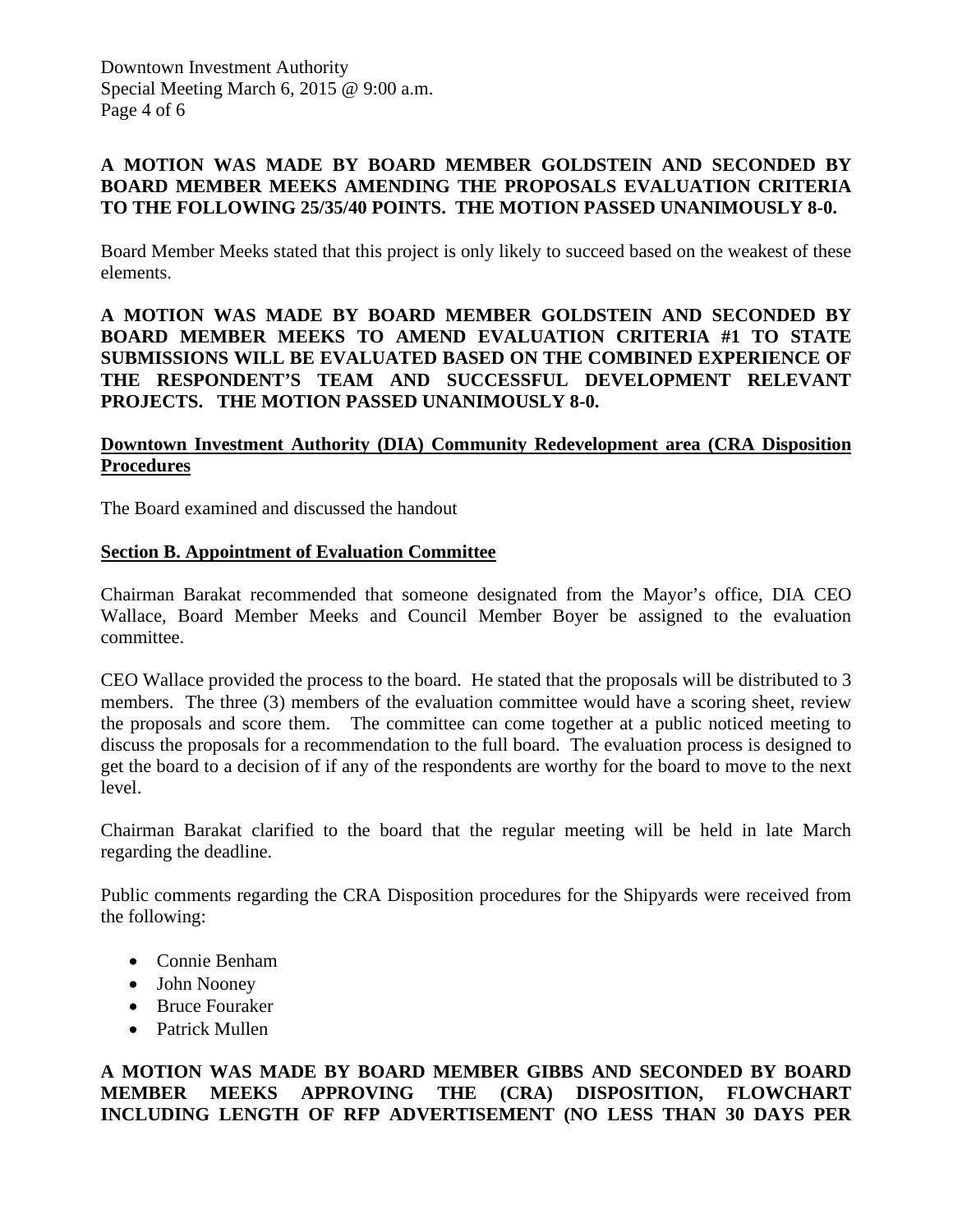# **CHAPTER 163, FLORIDA STATUTES) INCLUDING THE ASSIGNED EVALUATION COMMITTEE MEMBERS. THE MOTION PASSED UNANIMOUSLY 8-0.**

Chairman Barakat requested CEO Wallace to obtain feedback from the respondents and confirm the deadline at the next regularly scheduled meeting.

# **III. PRESENTATIONS**

# **A. NATIONAL DISTRICT –**

Chris Flagg, Flagg Design and Patricia Davenport Historic Resources Specialist provided a presentation concerning the update on potential Historic Districts.

Board Member Bishop recommended changing terminology for referencing areas Downtown as the Downtown core.

Board Member Bailey commented that it would be important to the Board to know which cityowned properties are within the Downtown boundaries.

#### **IV. OLD BUSINESS**

 **None** 

#### **V. NEW BUSINESS**

Board Member Bishop inquired about the Courthouse design. Chairman Barakat replied that would be an item of discussion at the next general meeting.

Board Member Allegretti announced an event that is being hosted by the Cultural Council on Wednesday March 11<sup>th</sup> at 5pm. The speaker is Viti Di Bari's Vito Di Bari's **Di Bari Innovation Design** is a collective of international architects, designers, and artists that focus on creating nextgeneration cityscapes.

Board Member Bailey invited the members to attend the next REP Committee meeting on Wednesday, March  $11<sup>th</sup>$  at 3pm.

#### **VI. PUBLIC COMMENTS**

• Public comments were received from John Nooney

#### **VII. ADJOURNMENT**

Chairman Barakat adjourned the meeting at approximately 12:01 p.m. The board will meet again on Wednesday, March 25<sup>th, 2015</sup> at 3:00 p.m. in the Don Davis Room.